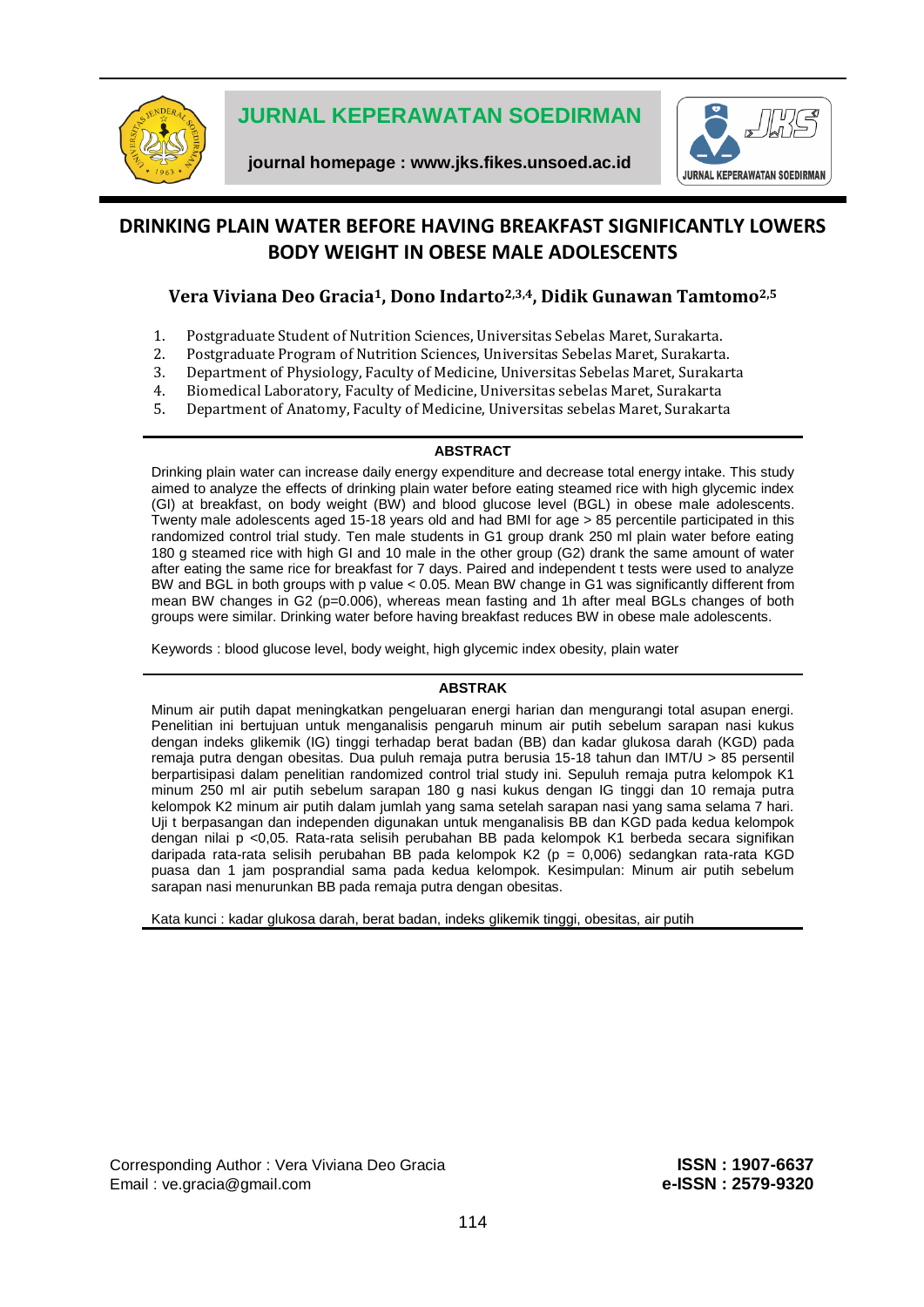### **BACKGROUND**

Obesity in children and adults is one of health problems around the world. The prevalence of overweight in the Southeast Asia region is approximately 14%, while the prevalence for obesity is 3% (WHO, 2016). Basic Health Research (Riskesdas) showed the prevalence of obesity in late adolescents in Indonesia increases from 11.7% in 2010 to 15.4% in 2013 (Badan Penelitian dan Pengembangan Kesehatan, 2013). Lifestyle changes such as unhealthy diet and low physical activity increase the risk of obesity in adolescents. In recent years, adolescents prefer to eat fast foods, which contain high calories with high fat, sugar, and salt and low fibers, than to eat nutritious foods. This habit can trigger obesity during adolescents and in adulthood periods (Datar & Nicosia, 2013).

Consumption of high GI food contributes in increases of BW and BGL (Cocate et al., 2011). High-GI foods such as steamed white rice which are quickly digested and absorbed in small intestine, resulting in a high glycemic response to stimulate higher insulin secretion. It subsequently affects appetite and energy metabolism, which increase BW and fat accumulation (Ding & Malik, 2008).

BW management for obesity is intended to reduce energy intake and to raise energy expenditure. Reduction of food intake includes changes in food portion, macronutrient composition, meal frequency, and eating pattern, and also replacement of meal products and high GI foods. Whereas doing more exercise is intended to increase energy expenditure (Ard, Miller, & Kahan, 2016). However, some obese adults fail to achieve their ideal BW although they do such treatments for long time (Gibson & Sainsbury, 2017).

Drinking plain water has beneficial effect for BW management in people with obesity. Obese adults who drank plain water at least 710 ml/day for 1 year lose their BW from  $93.15 \pm 12.94$  to 90.70 ± 13.70 kg (Peters et al., 2016). However, this study did not clearly state when water is consumed whether before or after meals. Water consumption stimulates the sympathetic nervous system, which leads to increase thermogenesis and daily energy expenditure. In addition, drinking enough plain water can facilitate weight loss through reduction of total energy intake and increase of cellular fat oxidation (Stookey et al., 2015). Another study reported that drinking 500 ml plain water for 12 week before eating low caloric meals decreases approximately 2 kg of BW, which is 44% greater than eating low caloric meals only (Dennis, Flack, & Davy, 2009). However, an Indonesian study reported that young females who drank the same amount of plain water 30 minutes before meals time for 5 weeks did not lose their BW (Mulyasari, Muis, & Kartini., 2015). Type of diet in that study was unknown. Overall it suggests that drinking plain water before meals has various effects. Therefore, the purpose of this study was to analyze the effects of drinking plain water before eating steamed rice with high GI on BW and BGL in male adolescents with obesity.

### **METHOD**

Randomized control trial study was conducted in male adolescents who studied in the public senior high school 8, Jebres district, Surakarta. They were selected as respondents with inclusion criteria: 15-18 years old, healthy, > 85 percentile of BMI for age (CDC, 2016), and low physical activity. Selected male students were excluded from this study if they had a history of diabetes mellitus, were active smokers and consumed alcohol, energy drinks or some drugs that influenced BGL. Sample size was calculated using a formula for experimental research (Dahlan, 2010) and the combined standard deviation was determined using standar deviation inprevious study (Rouhani, Kelishadi, Hashemipour, Esmaillzadeh, & Azadbakht, 2013). This research protocol has been approved by the Commission for Ethics of Medical Research, Faculty of Medicine, Universitas Sebelas Maret No. 541/ IV/ HREC/ 2018 and the research subjects have also signed the informed consent.

A total of twenty male students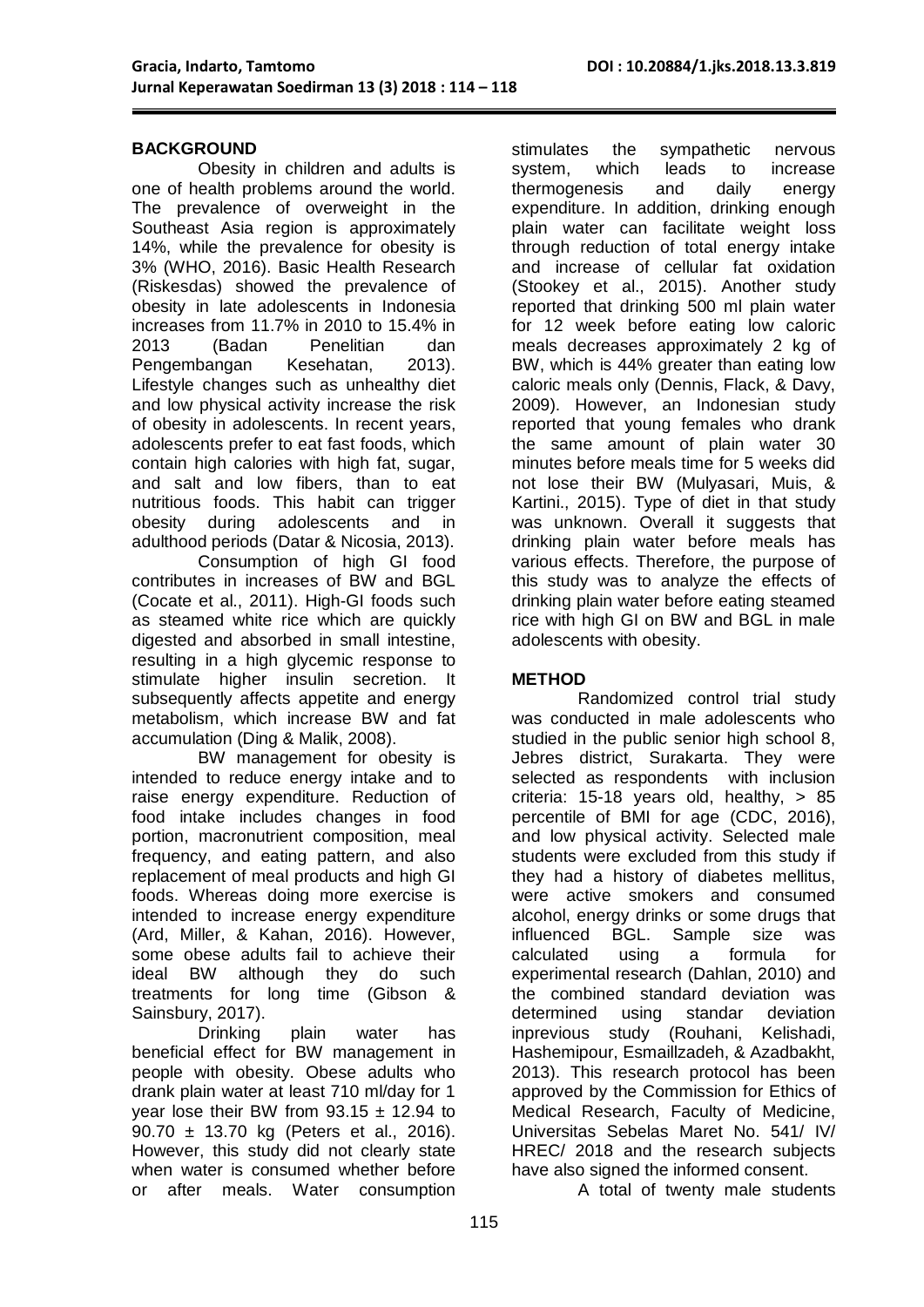were randomly divided into 2 groups (G): 10 students in the G1 drank 250 ml plain water before eating 180 g steamed rice with high-GI (Pandan Wangi, IPB Bogor) and 10 students in the G2 drank the same amount of plain water after eating the same rice for breakfast time for 7 days. For lunch, all respondents received 180 g carbohydrates, 75 g protein, and 15 g fat. For dinner, the meal was adjusted to their daily menu like in the lunch. Their BW was monitored before, and after treatments.

Anthropometric data (BW and height) of respondents were measured using BW scale (Camry, American Samoa) and a microtoise (GEA, Indonesia) respectively. Fasting and 1 hour after meal BGL were measured before and after treatments. All collected data were analyzed using independent and paired t-tests with p value <0.05.

#### **RESULT**

This study analyzed the effect of drinking plain water before eating high-GI steamed rice in male students with obesity. Table 1. showed that similar characteristics of research subjects were observed in G1 and G2, except for BMI for age.

Fasting and 1h after meal BGL were evaluated before and after treatments to find out the effects of drinking plain water before eating high-GI steamed rice (Figure.1). There were no significant changes in fasting and 1h after meal BGL in both groups in day 1 and day 7 of treatments.

|  | Tabel 1. Characteristics of respondents |  |  |
|--|-----------------------------------------|--|--|
|--|-----------------------------------------|--|--|

| <b>Characteristics</b>             | Group               |                      |      |
|------------------------------------|---------------------|----------------------|------|
|                                    | G1                  | G <sub>2</sub>       | р    |
| Age (year)                         | $16.50+$<br>0.53    | $16.30+$<br>0.67     | 0.24 |
| BW (kg)                            | $90.25+$<br>12.77   | $87.84 \pm$<br>20.88 | 0.38 |
| Heigh (m)                          | $1.69 +$<br>0.03    | 1.69 $\pm$<br>0.06   | 0.46 |
| <b>BMI</b> for Age<br>(percentile) | $97.34 \pm$<br>3.40 | $95.09+$<br>3.17     | 0.06 |
| Fasting BGL<br>(mg/dL)             | $84.30+$<br>5.03    | $81.70+$<br>5.93     | 0.30 |



#### **Figure 1. Fasting and 1h after meal BGL before treatment (A) and after treatment (B)**

Figure 2 shows comparison of BW at day 1 and day 7 for both groups. In group 1 (G1), mean BW at day 1 was 90.25  $\pm$  12.77 kg and it decreased to 90.04  $\pm$  12.83 kg at day 7 (p=0.144). While in group 2 (G2), mean BW at day 1 was 87.84 ± 20.88 kg and it increased to 88.13  $\pm$  20.59 kg at day 7 (p=0.058).



**Figure 2. The mean BW of G1 and G2 before and after treatment**

| Table 2. The mean differences of BW, |  |  |
|--------------------------------------|--|--|
| fasting and 1h after meal BGL in     |  |  |
| G1 and G2                            |  |  |

|                       | U I GHU UL       |               |        |
|-----------------------|------------------|---------------|--------|
|                       | G <sub>1</sub>   | G2            |        |
| BW (kg)<br>Fasting    | $-0.21 \pm 0.41$ | $0.29 + 0.20$ | 0.006* |
| <b>BGL</b><br>(mg/dl) | $0.2 + 5.14$     | $1 + 5.03$    | 0.30   |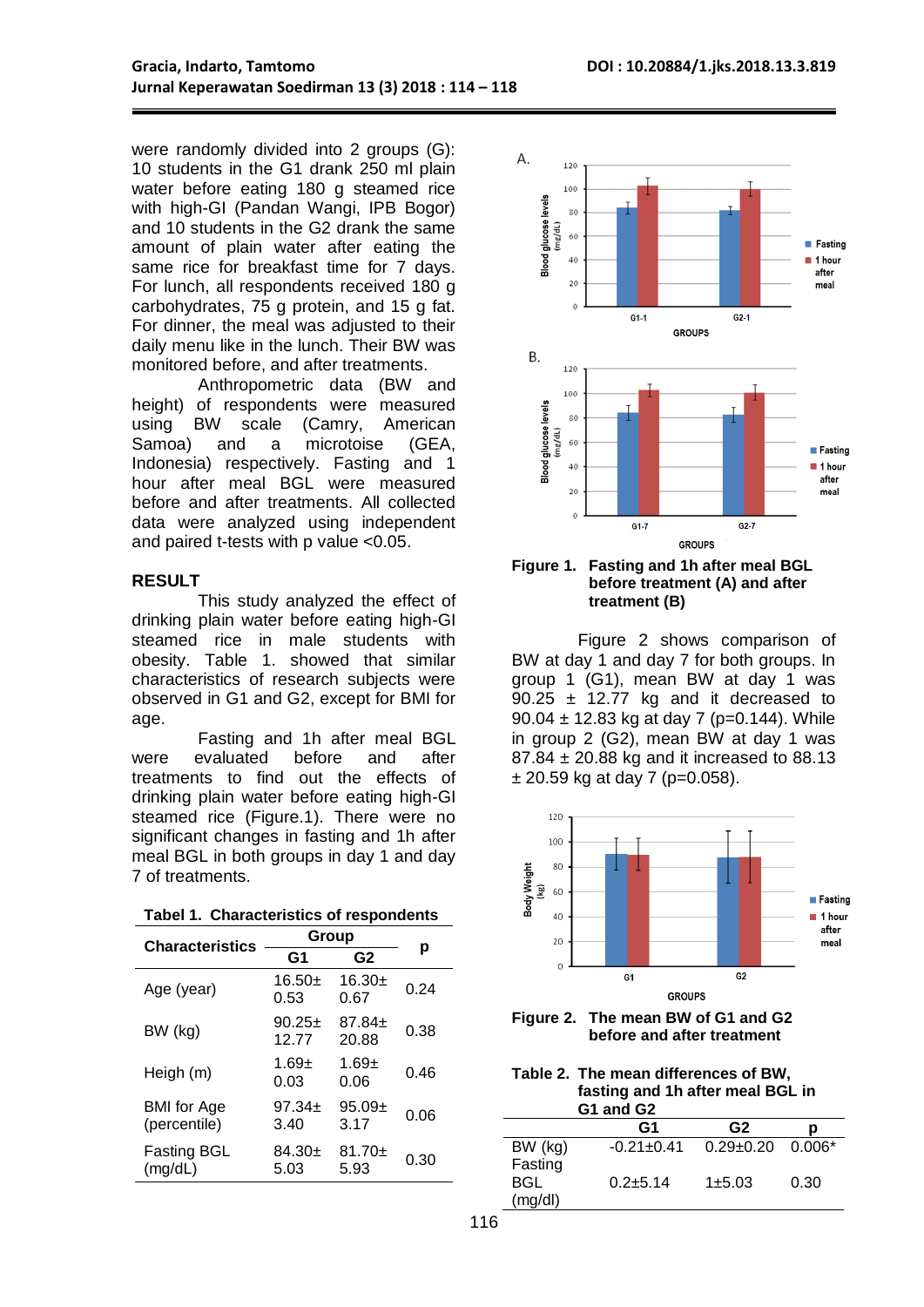| Gracia, Indarto, Tamtomo                          |  |
|---------------------------------------------------|--|
| Jurnal Keperawatan Soedirman 13 (3) 2018: 114-118 |  |

|                                     | G1      | G <sub>2</sub> |      |
|-------------------------------------|---------|----------------|------|
| 1 hour after<br>meal BGL<br>(mg/dl) | $0+4.9$ | $0.7 + 7.21$   | 0.40 |

Table 2 shows comparison in BW, fasting and 1 h after meal BGL changes between groups. There was a significant difference in BW changes between groups (p=0.006). After 7 days treatment, BW in G1 decreased, while in G2 increased. However, no significant differences were found for fasting and 1 hour after meal BGL changes between groups (p=0.30 dan 0.40 respectively).

### **DISCUSSION**

The present study showed that drinking plain water before eating high-GI steamed rice could significantly decrease BW compared to those drinking the water after meal. Reduction of BW is more likely caused by decrease in energy intake, which leads to increase leptin hormone secretion. So it will reduce hunger sensation and increase satiety (Van Walleghen, Orr, Gentile, & Davy, 2007; Davy et al., 2009, and (Rexford, 2009).

Dennis et al. (2010) in their study found that drinking 500 ml plain water before each meal times could reduces around 2 kg BW for 12 weeks. The amount of reduction is almost equal to this study which was 0.21 kg for 1 week. All respondents in this study had 3,030 kcal/day total energy intake.

There were some limitations identified in this study. First, the intervention was only applied during breakfast. At lunch and dinner, the intervention was not applied .Other factors are possibly involved in the inhibition process of the hunger center in the brain. Second, daily intake of respondents was not be monitored. The last limitation was this study did not evaluate physical activities of respondents during 7 day of intervention. Those limitations could possibly influence the effect of the intervention.

# **CONCLUSION**

Drinking plain water before having breakfast could reduce BW among

male adolescents with obesity. It is suggested male adolescents with obesity to regularly drink plain water 30 min before having breakfast to reduce their BW. However, further studies are needed to confirm this effect.

## **REFFERENCES**

- Ard, J. D., Miller, G., & Kahan, S. (2016). Nutrition interventions for obesity. *Medical Clinics of North America*, *100*(6),1341–1356.https://doi.org/10. 1016/j.mcna.2016.06.012
- Badan Penelitian dan Pengembangan Kesehatan. (2013). Riset kesehatan dasar (RISKESDAS) 2013. *Laporan Nasional 2013*, 1–384. https://doi.org/1 Desember 2013
- Centers for Disease Prevention and Control (CDC). (2016). Overweight & obesity. Retrieved from https://www.cdc.gov/obesity/childhoo d/defining.html
- Cocate, P. G., Pereira, L. G., Marins, J. C., Cecon, P. R., Bressan, J., & Alfenas, R. C. (2011). Metabolic responses to high glycemic index and low glycemic index meals: a controlled crossover clinical trial. *Nutrition Journal. 10*(1), 1. https://doi.org/10.1186/1475-2891-  $10 - 1$
- Dahlan, S. (2010). *Besar sampel dan cara pengambilan sampel dalam penelitian kedokteran dan kesehatan*. *Nucleic Acids Research* (3rd ed., Vol. 34). Jakarta: Salemba Medika.
- Datar, A., Nicosia, N. (2013). Junk food in schools and childhood obesity, *31*(2), 312–337. https://doi.org/10.1002/pam.21602.J unk
- Davy, B. M., Dennis, E. A., Dengo, A. L., Kelly, L., Davy, K. P., Davy, B. M., … Dengo, A. L. (2009). Water consumption reduces energy intake at a breakfast meal in obese older